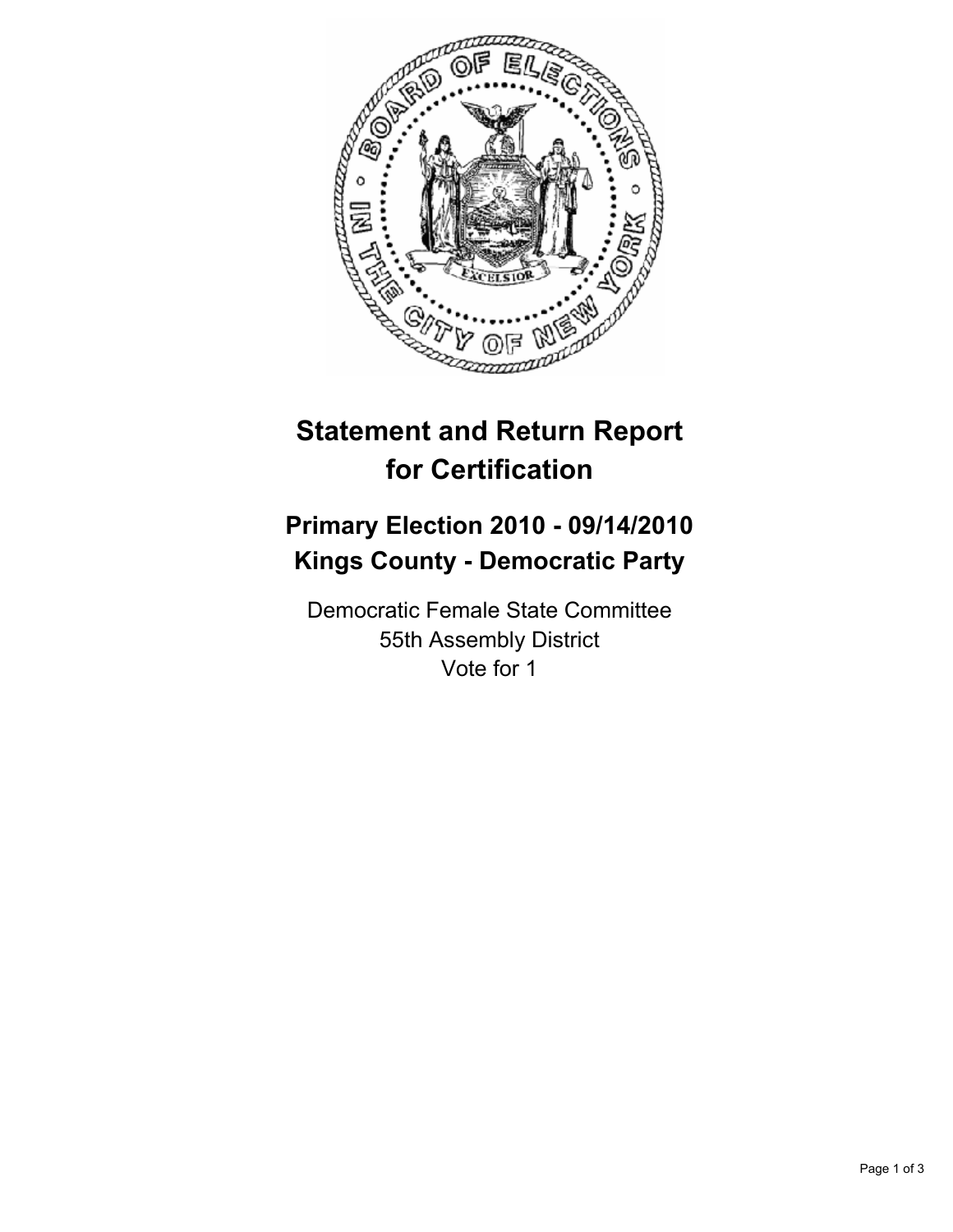

## **Assembly District 55**

| PUBLIC COUNTER             | 4,537 |
|----------------------------|-------|
| <b>EMERGENCY</b>           | 0     |
| ABSENTEE/MILITARY          | 111   |
| AFFIDAVIT                  | 72    |
| DARLENE MEALY              | 2,342 |
| LATRICE MONIQUE WALKER     | 1,770 |
| CHERYL A KNIGHT (WRITE-IN) |       |
| INEZ BARRON (WRITE-IN)     | 2     |
| MARK DOLLAG (WRITE-IN)     |       |
| <b>Total Votes</b>         | 4.116 |